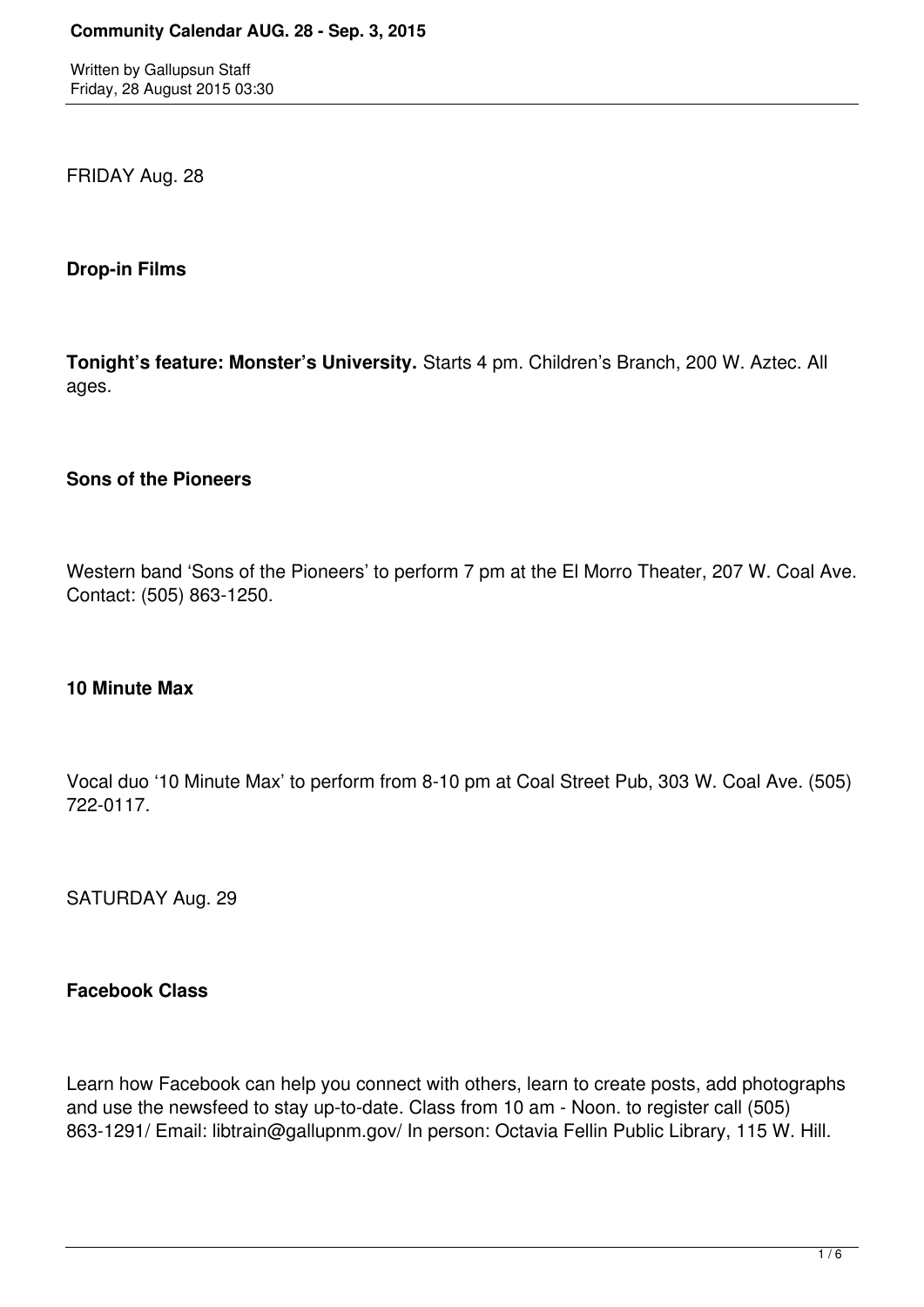## **Family Open House**

The Octavia Fellin Public Library - Children's Branch hosts an Open House from 2 pm to 5 pm, showcasing all of the amazing programs and resources the Children's Branch has to offer. **At 2:30 pm**

, we'll show families how to access free, quality tutoring.

# **At 3:30 pm**

, join us for a musical story time for active toddlers.

## **At 4:30 pm**

, we'll have a family puppet show, which is sure to make you giggle. Throughout the Open House, be sure to take a look at samples of projects completed in the Teen Café, Crafty Kids, and Maker's Club. We'll also have family movies, crafts, and a selection of games and puzzles available.

# **Hard Days Night**

Classic rock band 'Hard Days Night' to perform from 8-10 pm at Coal Street Pub, 303 W. Coal Ave. (505) 722-0117.

# **Saturday Stories**

Start your Saturday mornings off right with an interactive story time for children of all ages and their families. Each week will feature songs as well as books, at least one puppet story, and include a short craft or activity at the end. Starts 10:30 am, Children's Branch, 200 W. Aztec. **To day: Counting**

SUNDAY Aug. 30

### **Overeaters Anonymous**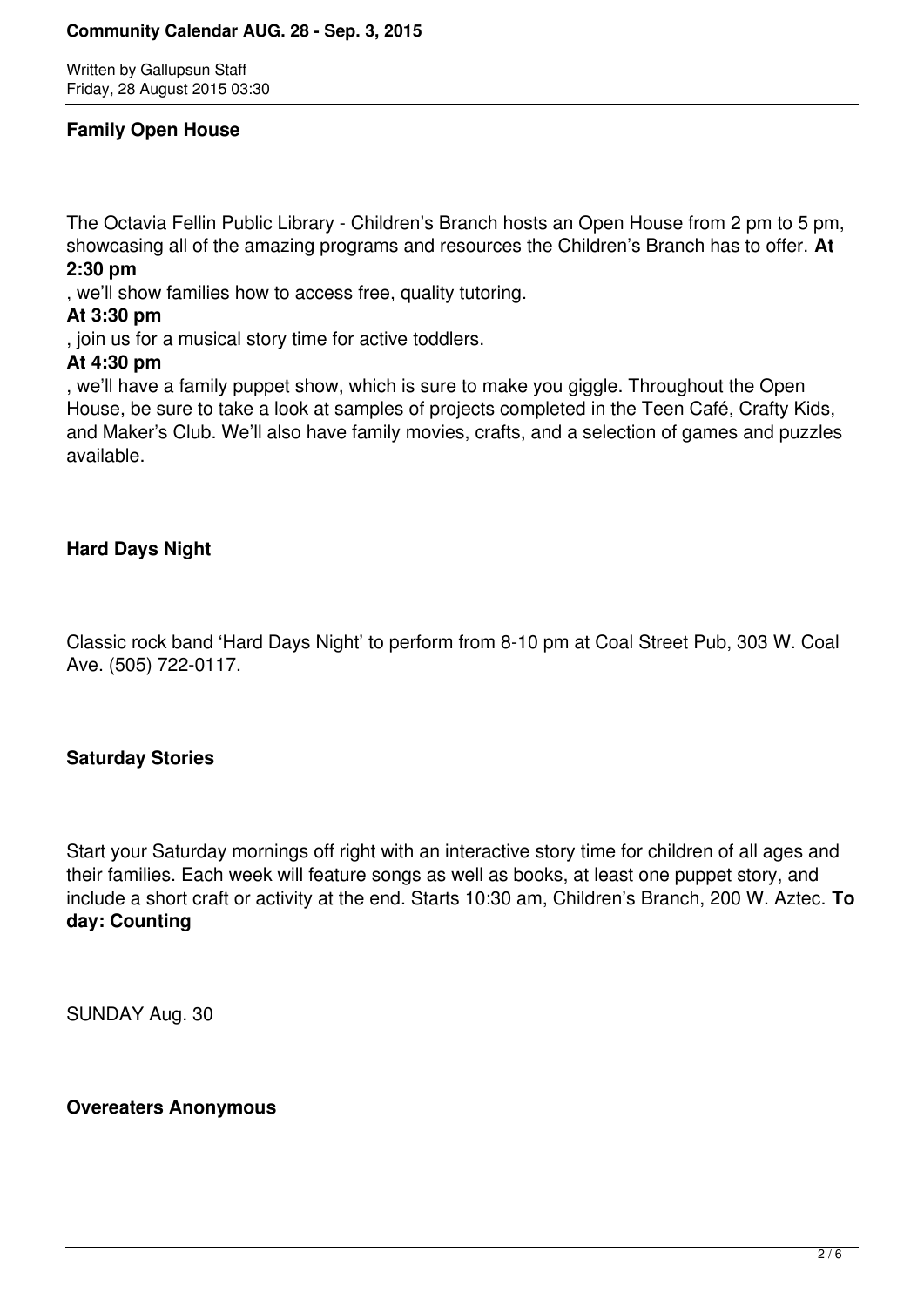#### **Community Calendar AUG. 28 - Sep. 3, 2015**

Written by Gallupsun Staff Friday, 28 August 2015 03:30

Meetings every Sunday at 6 pm, First United Methodist Church, 1800 Red Rock Dr., corner of Nizhoni/Red Rock. Enter northwest corner off Nizhoni; Library room.

MONDAY Aug. 31

# **Love to Sing? Join a Choir!**

Join a Community Choir for the performance of Vivaldi's Gloria to be performed Nov. 8.0 Rehearsals will be at Rehoboth Christian Reformed Church on the Rehoboth Christian School campus at 7 pm. The choir will join the Red Rock Strings Ensemble and guests from Albuquerque for the Sunday afternoon performance. If you are interested, please leave your contact information with Bob Ippel at (505) 726-9623.

TUESDAY Sept. 1

# **Teen Cafe**

A place for middle schoolers to hang out and make crafts, design, build, experiment, watch movies, or play video games (Ages 11-14). Starts 4 pm. **Make: Candy Sushi**

WEDNESDAY Sept. 2

# **Maker's Club**

A club for kids interested in science, math, building, and inventing (Ages 7 and up). Each week will feature a different challenge, project, or experiment. Starts 4 pm. Children's Branch, 200 W. Aztec. **This Week: Flight**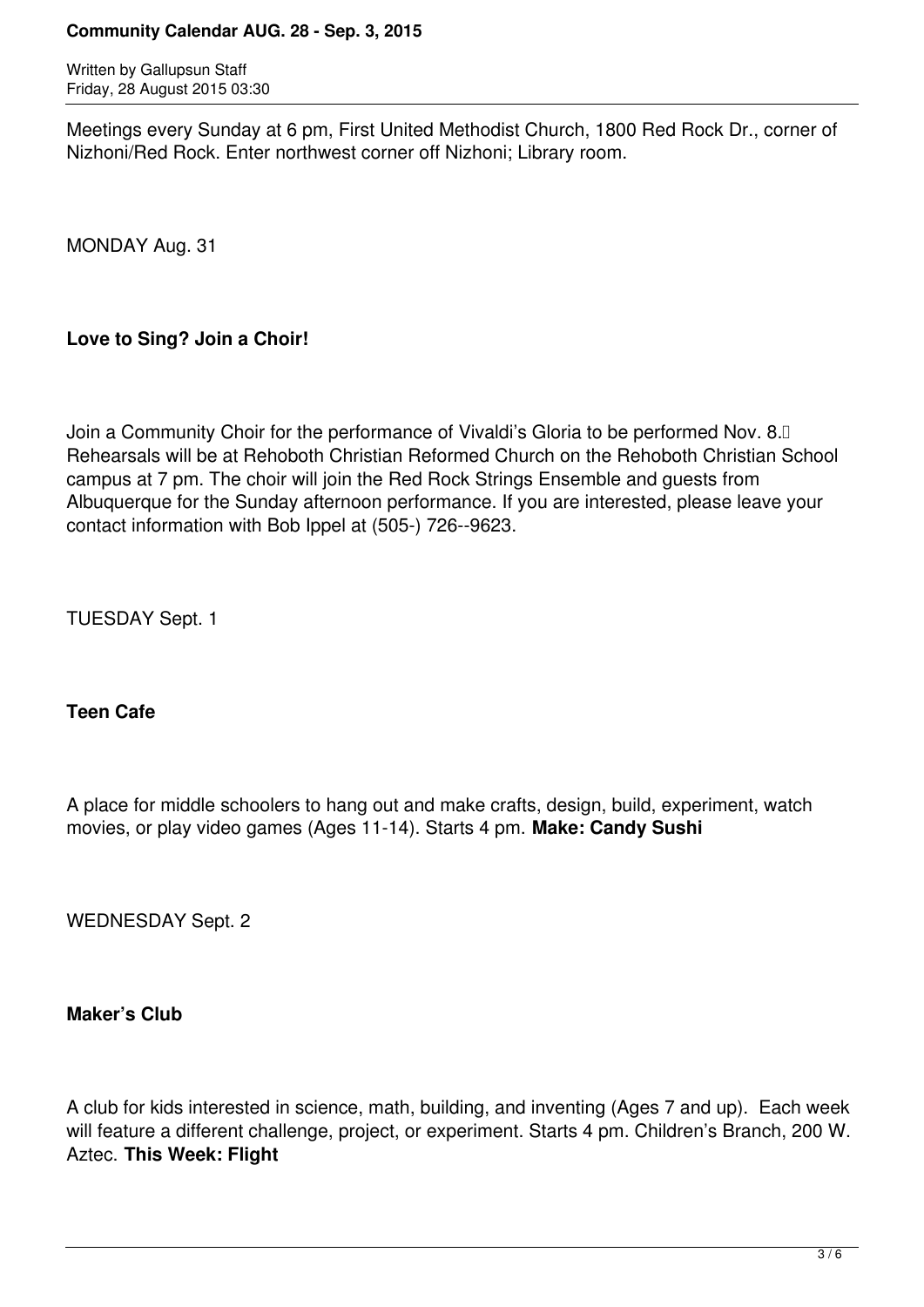# **Open-Mic-Night**

Local talent takes center stage from 8-10 pm at Coal Street Pub, 303 W. Coal Ave. (505) 722-0117.

## **Toddler Time**

An active and energetic program for toddlers (Ages 2-14), featuring music, movement, rhymes and stories. Starts 10:30 am, Children's Branch, 200 W. Aztec.

THURSDAY Sept. 3

### **Crafty Kids**

Fun crafts for the whole family (all ages). Starts at 4 pm. Children's Branch, 200 W. Aztec. **Mak e: Ninja Turtle Handprint**

ONGOING

# **Ceremonial Photograph Exhibit**

From Aug. 1 - 29, the Octavia Fellin Public Library will display vintage Gallup Ceremonial Photographs. The photographs were taken in the early decades of the Ceremonial before the move to Red Rock State Park and feature the downtown parade, the old Ceremonial grounds, and many dancers. The photographs will be on display throughout the library, 115 W. Hill. For more information please contact the Library at (505) 863-1291 or libsuper@gallupnm.gov.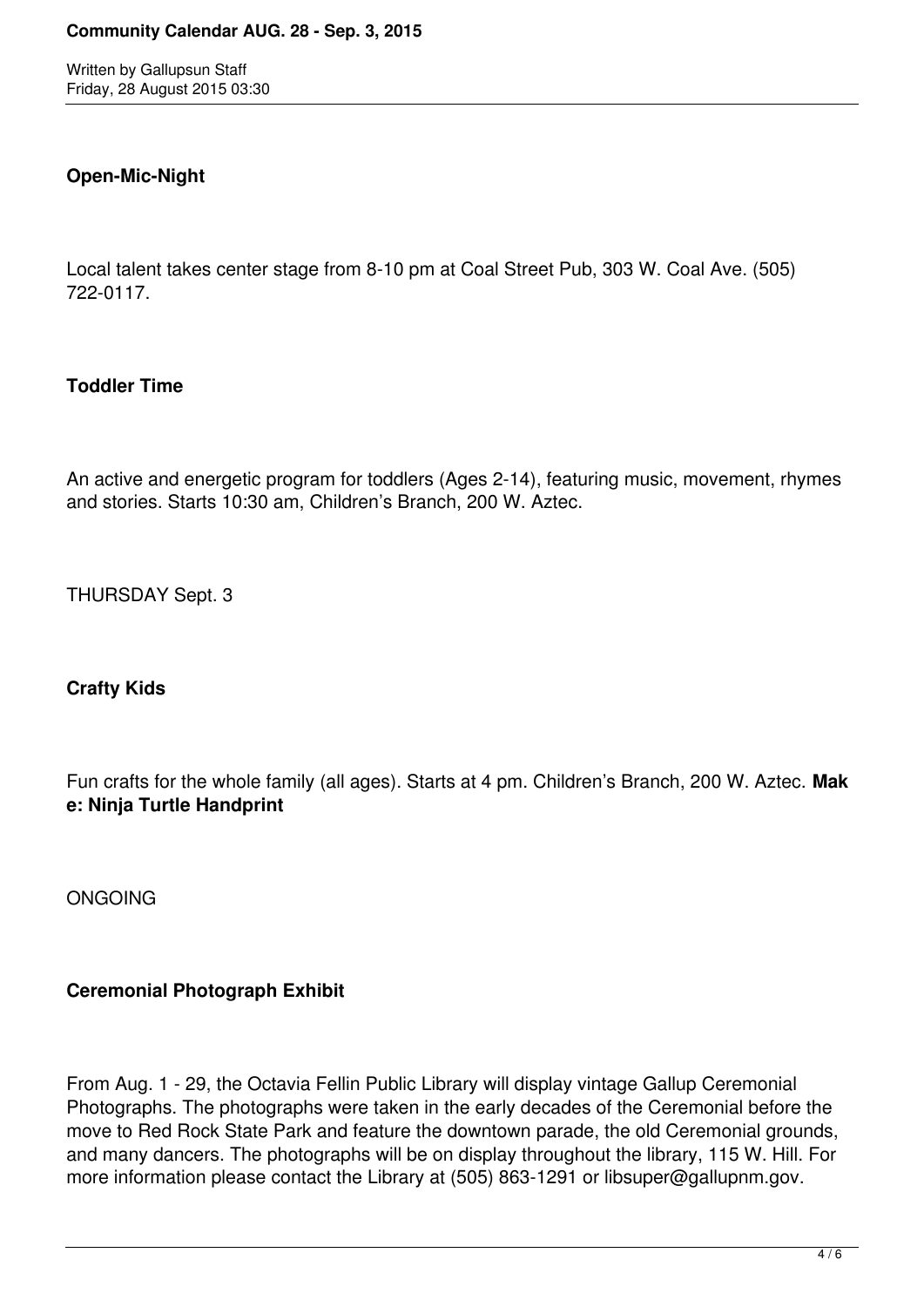## **Community Pantry**

The Hope Garden is offering organic produce for sale from 10 am -12 pm Tue - Fri. We are located at 1130 E. Hasler Valley Rd. All funds go to helping feed local folks. For personal attention call (505) 726-8068 or when visiting ask for Kenworth Jones.

### **First Indian Baptist Church**

Monday Night Back to Basics Bible Class, Red Hills Trailer Park recreation center 7 pm; Tuesday Family Bible Study FIBC 501 S. 3rd St., 6 pm; Sunday Worship and Prayer at FIBC 501 S. 3rd, 10:30 am. Contact: Pastor Robert Fontenot (505) 906-2808 / fibcgallup@gmail.com / www.fibcgallup.weebly.com

# **Gallup Solar Meetings**

Interested in learning more about solar energy? Come to a Gallup Solar meeting, held the first three Wednesdays of the month from 6-8 pm, East Logan Ave. Email: gallupsolar@gmail.com or call (505) 726-2497.

### **Habitat for Humanity**

Yard Sale fund raisers are open 9 to noon every Saturday on Warehouse Lane off of Allison Road. If you have household items to donate or wish to volunteer on construction, call Bill Bright at (505) 722-4226.

### **Ingham Chapman Gallery**